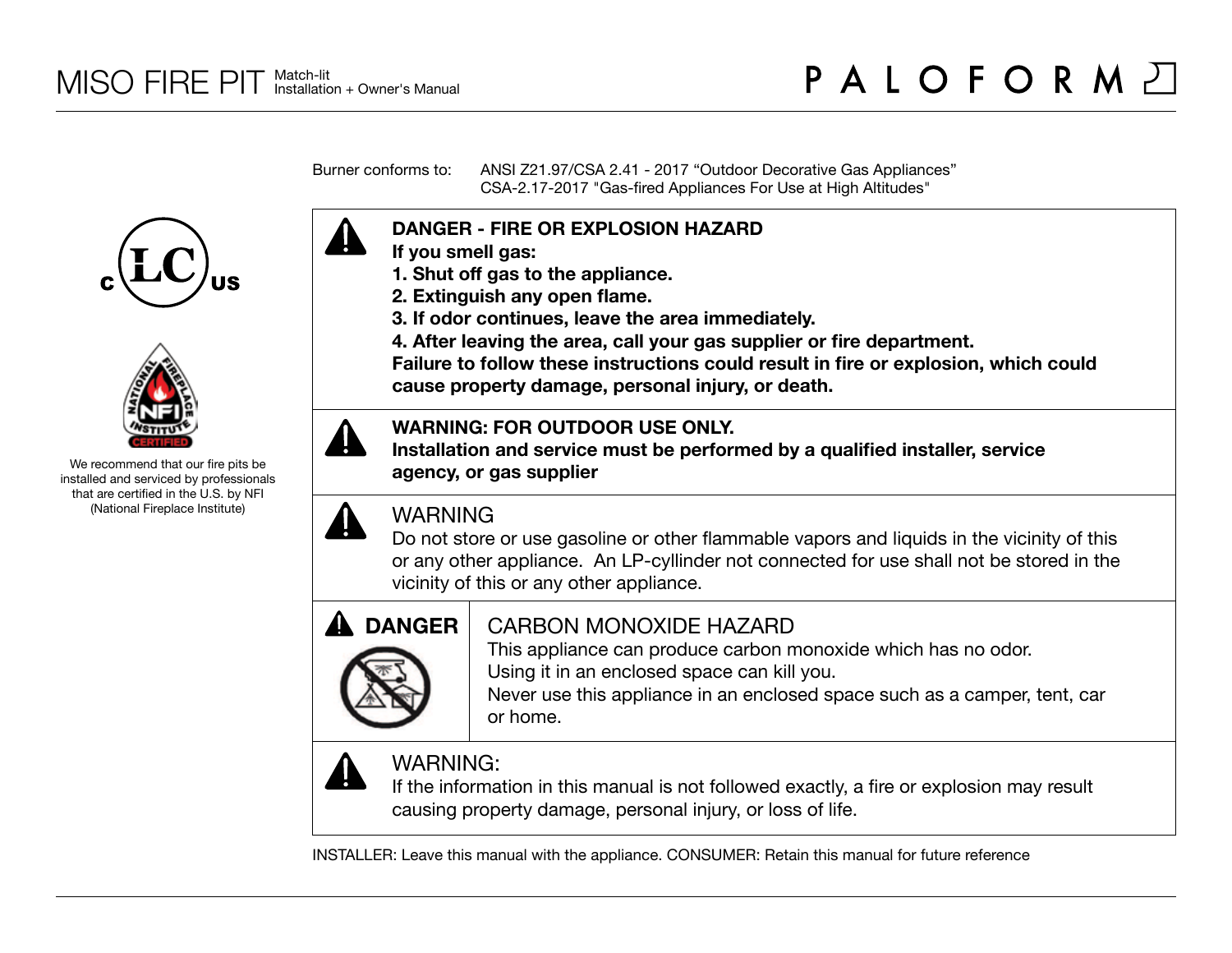# WARNINGS:

IMPORTANT: This appliance should be inspected before use and at least once annually by a qualified service person.

More frequent cleaning may be required as necessary. It is imperative that the control compartment, burners and circulating air passageways of the appliance be kept clean.

DANGER: Carbon monoxide poisoning can lead to death!

CARBON MONOXIDE POISONING: Early signs of carbon monoxide poisoning resemble the flu, with symptoms including headache, dizziness, or nausea. If you experience these signs, the Fire Pit may not be working properly. Get fresh air at once! Have the Fire Pit serviced. Some people are more affected by carbon monoxide than others, including pregnant women, people with heart or lung disease or anemia, those under the influence of alcohol, and those at high altitudes.

#### NATURAL GAS AND PROPANE:

To assist in detecting leaks, an odorant has been added to natural gas and propane. However, this odorant can fade, and gas may be present even though no odor exists. Make certain you read and understand all warnings. Keep this manual for reference. It is your guide to safe and proper operation of this appliance.

WARNING: Any modification to this appliance or its controls can be dangerous.

- 1. This appliance, as supplied, is only for use with the type of gas indicated on the rating plate.
- 2. When this appliance is connected to a fixed piping system, the installation must conform to local codes. or in the absence of local codes, to the National Fuel Gas Code, ANSI Z223.1/NFPA 54, or the International Fuel Gas Code.
- 3. Keep the appliance area clear and free from combustible materials, gasoline and other flammable vapors and liquids
- 4. Do not burn solid fuel in this appliance. Do not use this appliance to cook food or to burn paper or other objects.
- 5. Children and adults should be alerted to the hazards of high surface temperatures and should stay away to avoid burns or clothing ignition.
- 6. Clothing or other flammable materials should not be hung from the appliance, or placed on or near the appliance.
- 7. Young children should be carefully supervised when they are in the area of the appliance.
- 8. Do not use the appliance if any part has been under water. Immediately call a qualified service technician to inspect the appliance and to replace any part of the control system and any gas control which has been under water.
- 9. Inspect the appliance before each use.

10. Turn the appliance off and let cool before servicing, installing, repairing or covering. Any guard or other protective device removed for servicing the appliance must be replaced prior to operating the appliance. Only a qualified service person should install, service, or repair the appliance.

#### HIGH ALTITUDE INSTALLATION

The appliance is certified for installations up to 4500' (1372 m) above sea level. At this altitude range, no changes to the appliance are required. Please contact Paloform for information regarding installation above 4500' (1372 m).

# LOCAL CODES

The installation of this appliance must conform with local codes, or in the absence of local codes, with the National Fuel Gas Code, ANSI Z223.1 • NFPA 54; National Fuel Gas Code; Natural Gas and Propane Installation Code, CSA B149.1; or Propane Storage and Handling Code, CSA B149.2, as applicable.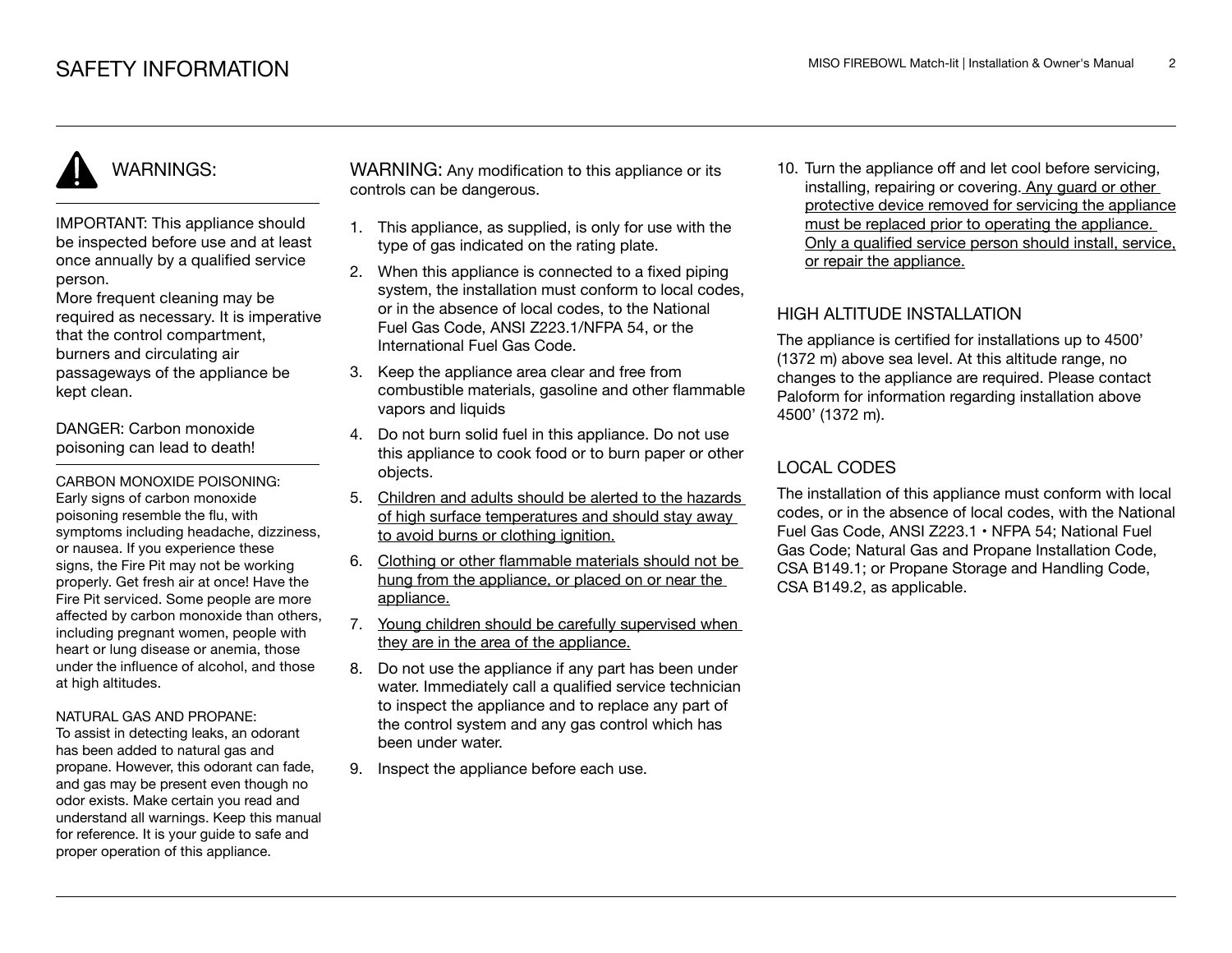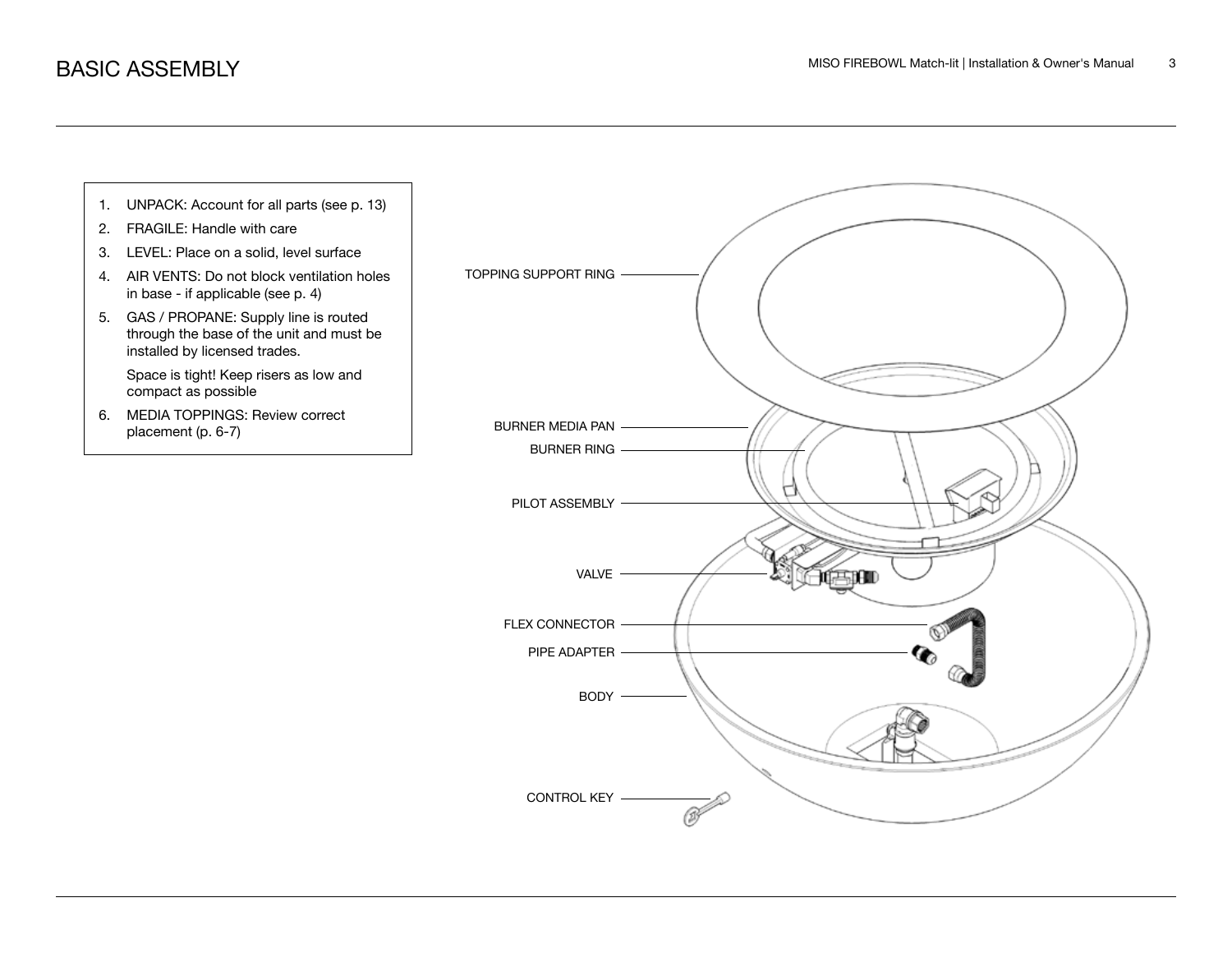

|                       | NATURAL GAS  | <b>PROPANE</b> |                                             |
|-----------------------|--------------|----------------|---------------------------------------------|
| Burner Model #        | $CIR-M-18$   | CIR-M-18P      | 36"<br>914                                  |
| Max Heat Input        | 69,000 BTU/h | 60,000 BTU/h   |                                             |
| Inlet Pressure - Min. | 4.5" W.C     | 11.0" W.C.     |                                             |
| Inlet Pressure - Max. | 10.5" W.C.   | 13.0" W.C.     |                                             |
| Orifice Size          | 18           | 37             |                                             |
| <b>Burner Ports</b>   | 68           | 68             | <b>VENTILATION HOLES</b>                    |
| Port Size             | 1/8"         | 1/8"           | <b>GAS SUPPLY OPENING</b><br>$6" \times 8"$ |
|                       |              |                |                                             |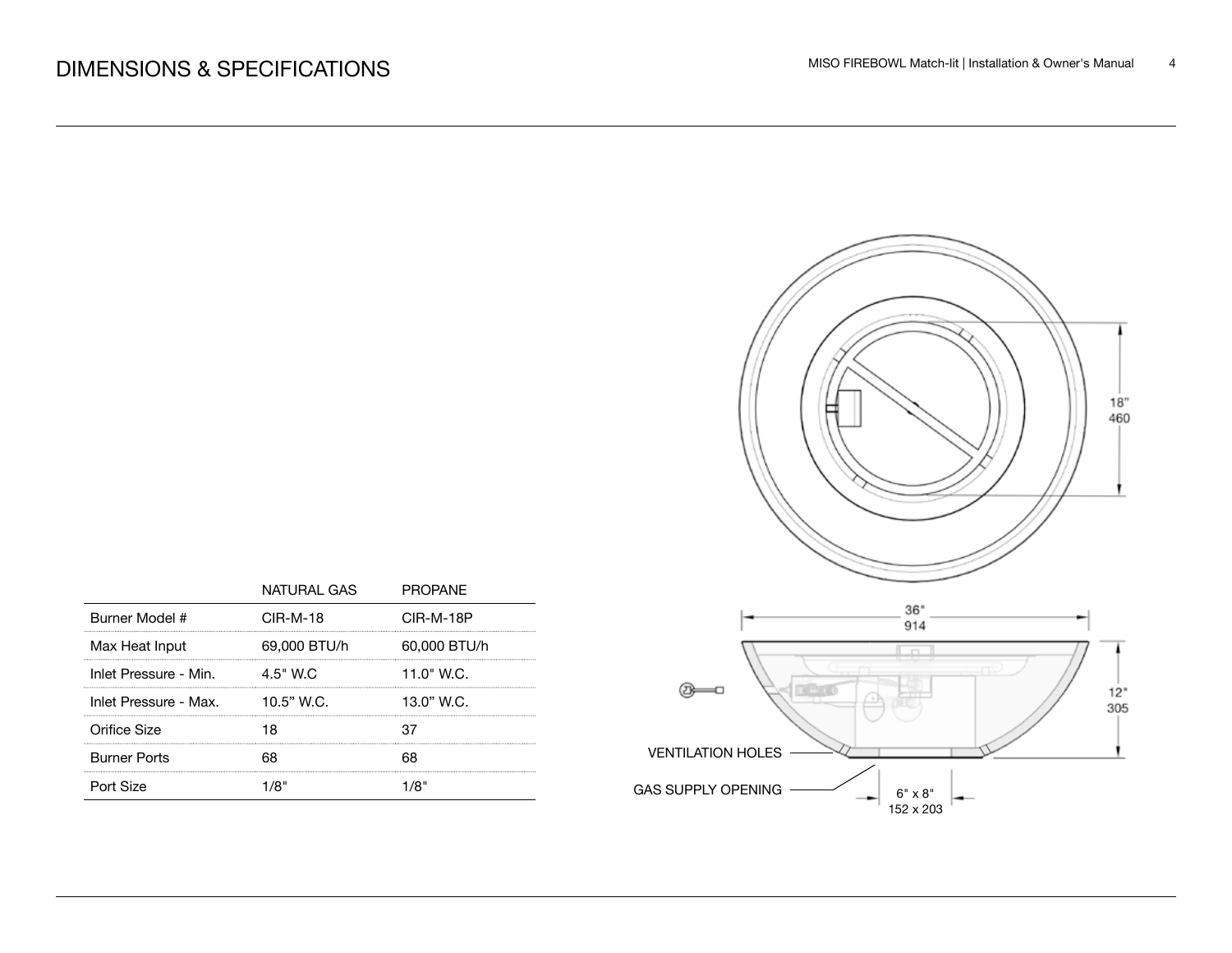

# FIG 1. MINIMUM CLEARANCES TO COMBUSTIBLES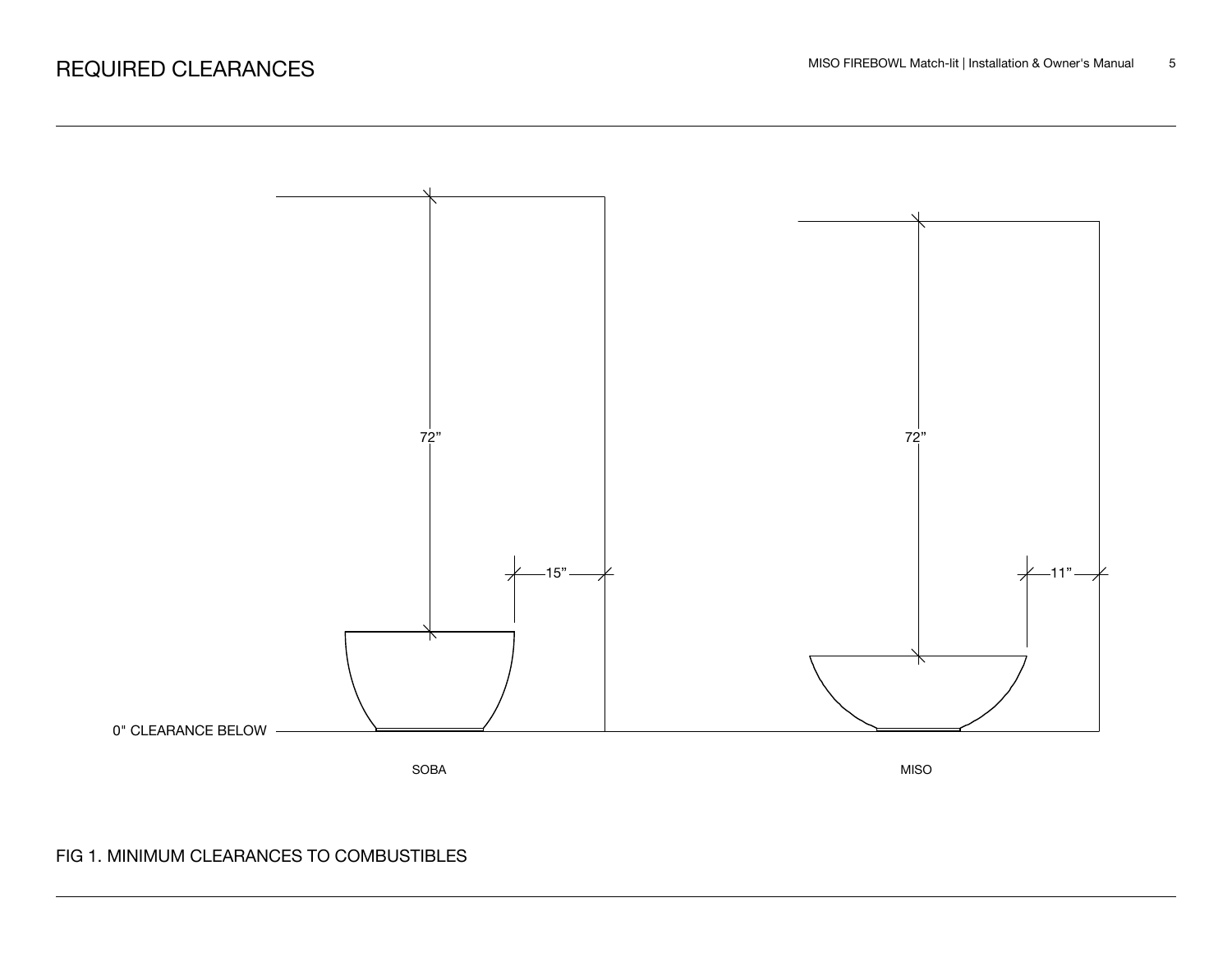#### WARNING:

Failure to position parts in accordance with these diagrams and instructions and/or failure to use parts specifically approved for use with this appliance may result in property damage or personal injury.

Do not remove the data plates attached to the Outdoor Fire Pit Burner. These plates contain important information.

#### NOTICE:

Installation and repair should be done by a qualified service person. The appliance should be inspected before use and at least once annually by a qualified service person. More frequent cleaning may be required as necessary. It is imperative that control compartment, burner ports and circulating air passageways of the appliance be kept clean.

#### CAUTION:

New Lava Rock may pop or crackle when first heated. This should subside after 30 minutes to one hour or more of operation. Maintain safe distance during this time.

### TO ASSEMBLE THE FIRE PIT

- 1. Connect the Burner Assembly to the gas/propane supply using the supplied flex connector and following the instructions on page 8.
- 2. Carefully leak test all connections following the procedure on page 8.
- 3. Fill the burner pan evenly with burner media (crushed tempered glass for natural gas; volcanic rock for propane). Do not obstruct the pilot lighting port with burner media! Use burner media supplied by Paloform only!
- 4. Follow the Initial Lighting Instructions on page 9. Make sure that the flame carries to all parts of the burner. Turn OFF the appliance and let it cool before proceeding to the next step.
- 5. Place Topping Ring. Evenly distribute decorative topping (river stones, crushed glass or lava rock) on top of burner media. An uneven or excessively thick layer of topping can result in an uneven flame.
- 6. Do not cover pilot shield. Keep the lighting port open and free of media. Do not use any media not supplied by the manufacturer!





BURNER MEDIA DECORATIVE TOPPING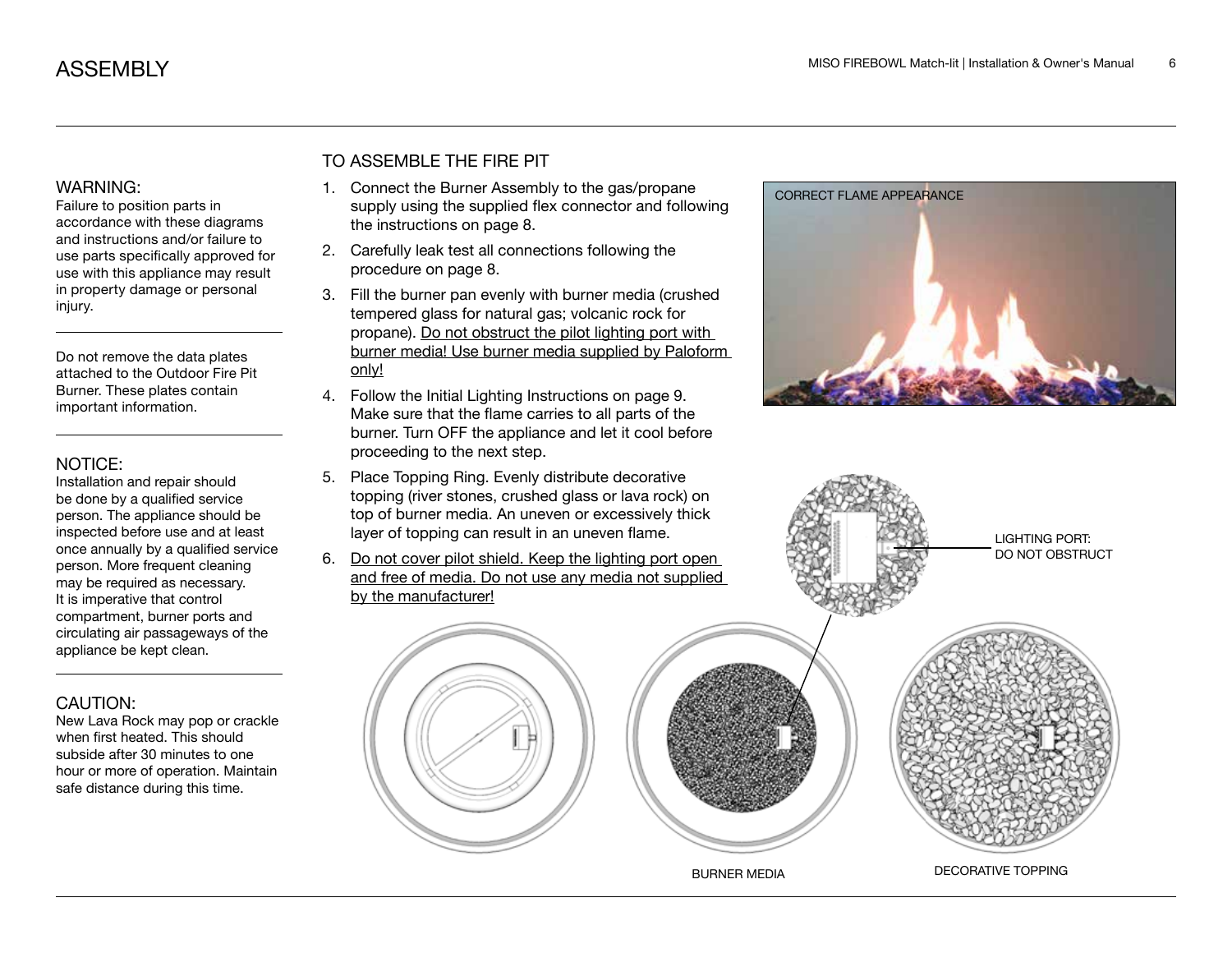CAUTION: Do not use any media over the burner that have not been supplied by Paloform. Landscape stone or other natural or manufactured materials may explode when heated.

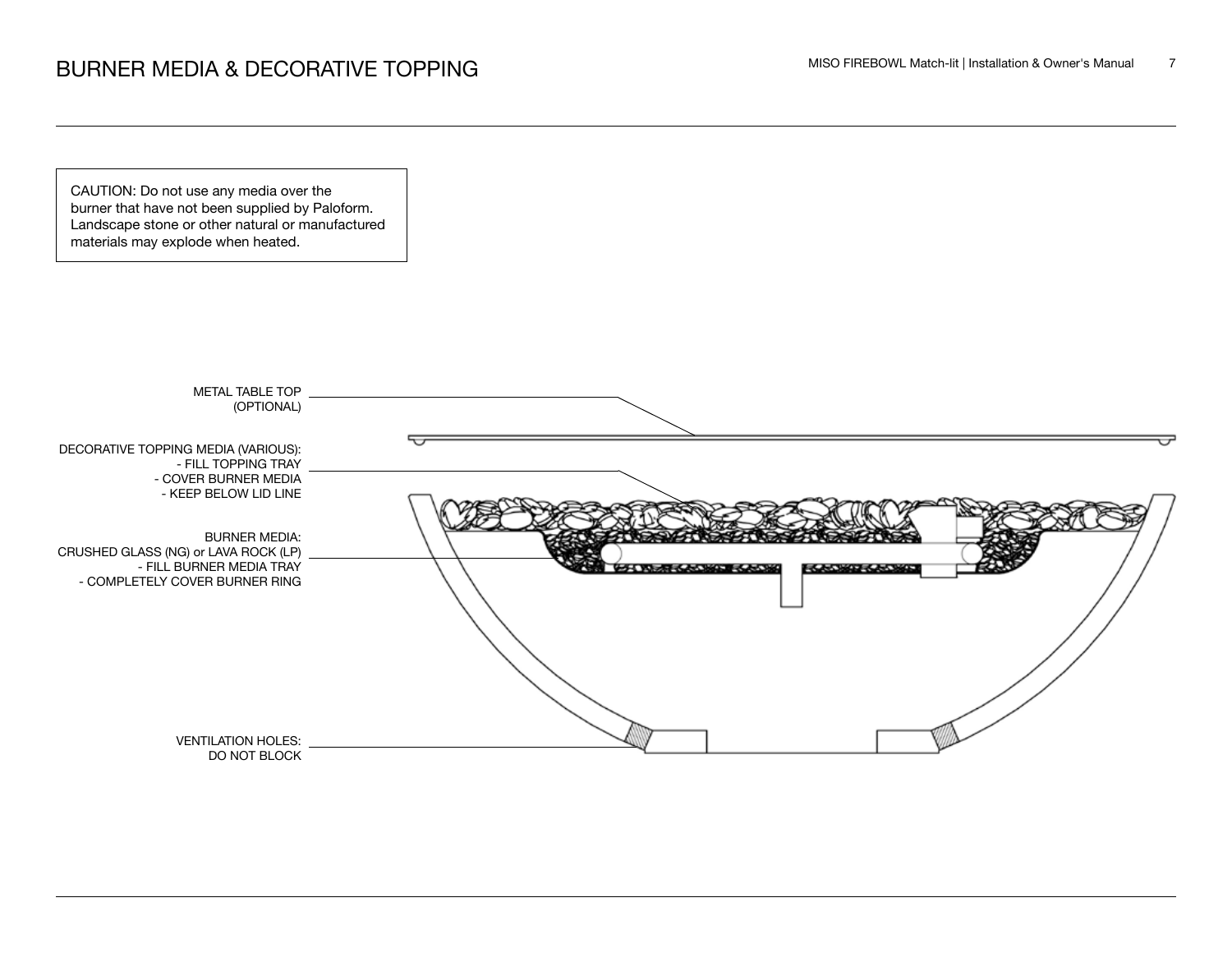# WARNING:

A qualified service person must connect the appliance to the gas supply. Follow all local codes.

#### CAUTION:

Use only new black iron or steel pipe. Internally tinned copper tubing may be used in certain areas. Use pipe of 1/2" diameter or greater to allow proper gas volume to Outdoor Fire Pit Burner. If pipe is too small, undue loss of pressure will occur.

#### INSTALLATION ITEMS NEEDED:

Before installing the Outdoor Fire Pit, make sure you have all items listed bellow:

- piping (check local codes)
- sealant
- manual shutoff valve
- adjustable (crescent) wrench or pliers
- sediment trap
- tee joints
- pipe wrench

#### INSTALLATION REQUIREMENTS

Installation must include a manual shutoff valve, union, and plugged 1/8" NPT tap. Locate NPT tap within reach for test gauge hook up. NPT tap must be upstream from the appliance.

Apply pipe joint sealant lightly to male threads. This will prevent excess sealant from going into pipe. Excess sealant in pipe could result in a clogged burner injector.

Install sediment trap in supply line as shown below. Locate sediment trap where it is within reach for cleaning and trapped matter is not likely to freeze.

A sediment trap prevents moisture and contaminants from entering the Outdoor Fire Pit controls. If a sediment trap is not installed, or is installed incorrectly, the unit may not work properly.

APPROVED FLEXIBLE GAS HOSE

#### CHECKING GAS CONNECTION

WARNING: Test all gas piping and connections for leaks after installing or servicing. Correct all leaks immediately.

WARNING: Never use an open flame to check for a leak. Apply a mixture of liquid soap and water to all joints. Bubbles forming on joints while the gas is running indicate a leak. Correct all leaks at immediately.

Test Pressures in Excess Of 1/2 psi (3.5 kPa) This appliance and its individual shutoff valve must be disconnected from the gas supply piping system during any pressure testing of that system at test pressures in excess of ½ psi (3.5 kPa).

Test Pressures Equal To or Less Than 1/2 psi (3.5 kPa) This appliance must be isolated from the gas supply piping system by closing its individual manual shutoff valve during any pressure testing of the gas supply piping system at test pressures equal to or less than ½ psi (3.5 kPa).

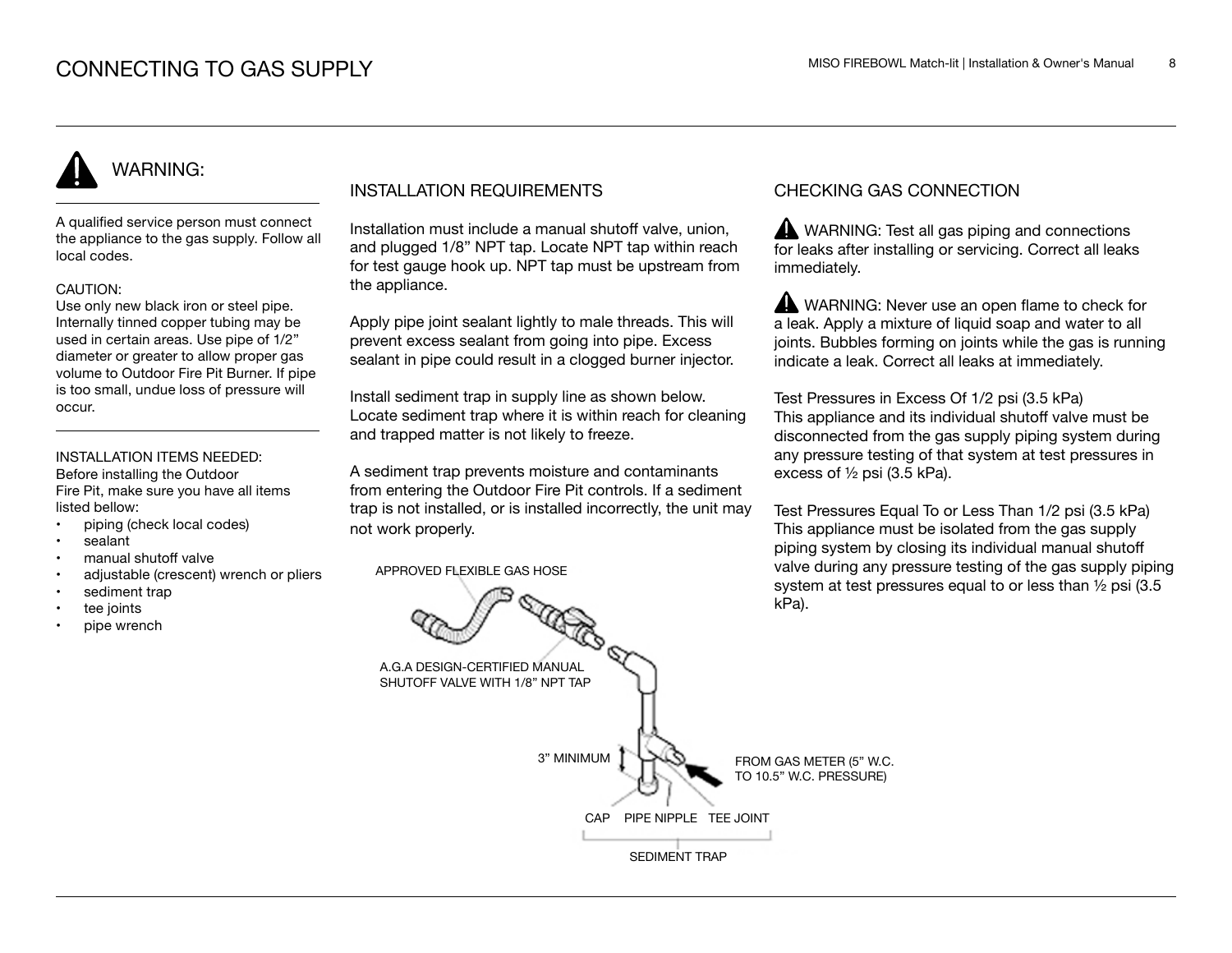# WARNINGS:

Failure to follow these instructions exactly may result in fire or explosion causing property damage, personal injury or loss of life.

Before operating the appliance, check all around the appliance area and on the surrounding floor for the smell of gas - some gas is heavier than air and may settle on the floor in the event of a leak. IF YOU SMELL GAS, follow the safety instructions on page 1 of this manual.

The main gas valve in this appliance is not serviceable. Do not try to repair or modify the valve, as doing so may result in a fire or explosion. Call a qualified service technician if you have any safety concerns.

Do not use this appliance if any part of it has been under water. Immediately call a qualified service technician to inspect the appliance and to replace any part of the control system and any gas control that has been under water.

Improper installation, adjustment, alteration, service or maintenance can result in injury or property damage. For assistance or additional information, consult a qualified installer, service agency or the gas supplier.

Do not store or use gasoline or other flammable vapors or liquids in the vicinity of this appliance.

## INITIAL LIGHTING INSTRUCTIONS

- 1. Purge air from the supply line as follows:
	- Open the main shutoff valve.
	- Unscrew the main pressure test point on the appliance regulator
	- Leave the inlet test screw open until gas flows in.
	- When the gas is flowing, tighten the inlet screw immediately.
- 2. Test for leaks in each of the following locations:
	- The gas supply line connection to the main valve;
	- The Burner connections and pilot;
	- All joints on the valve and control body;
	- All field made joints and gas shutoff valves;
	- All factory made joints and connections.
- 3. You may check for gas leaks using one of the following methods only:
	- Soap and water solution. WARNING: If using a soap and water solution to test for leaks, DO NOT spray the solution onto electronic parts;
	- An approved leak testing spray;
	- An electronic sniffer. NOTE: Remove any excess pipe compound from connections if using this method, as the compound can set off electronic sniffers.

## DANGER: NEVER USE AN OPEN FLAME TO CHECK FOR GAS LEAKS.



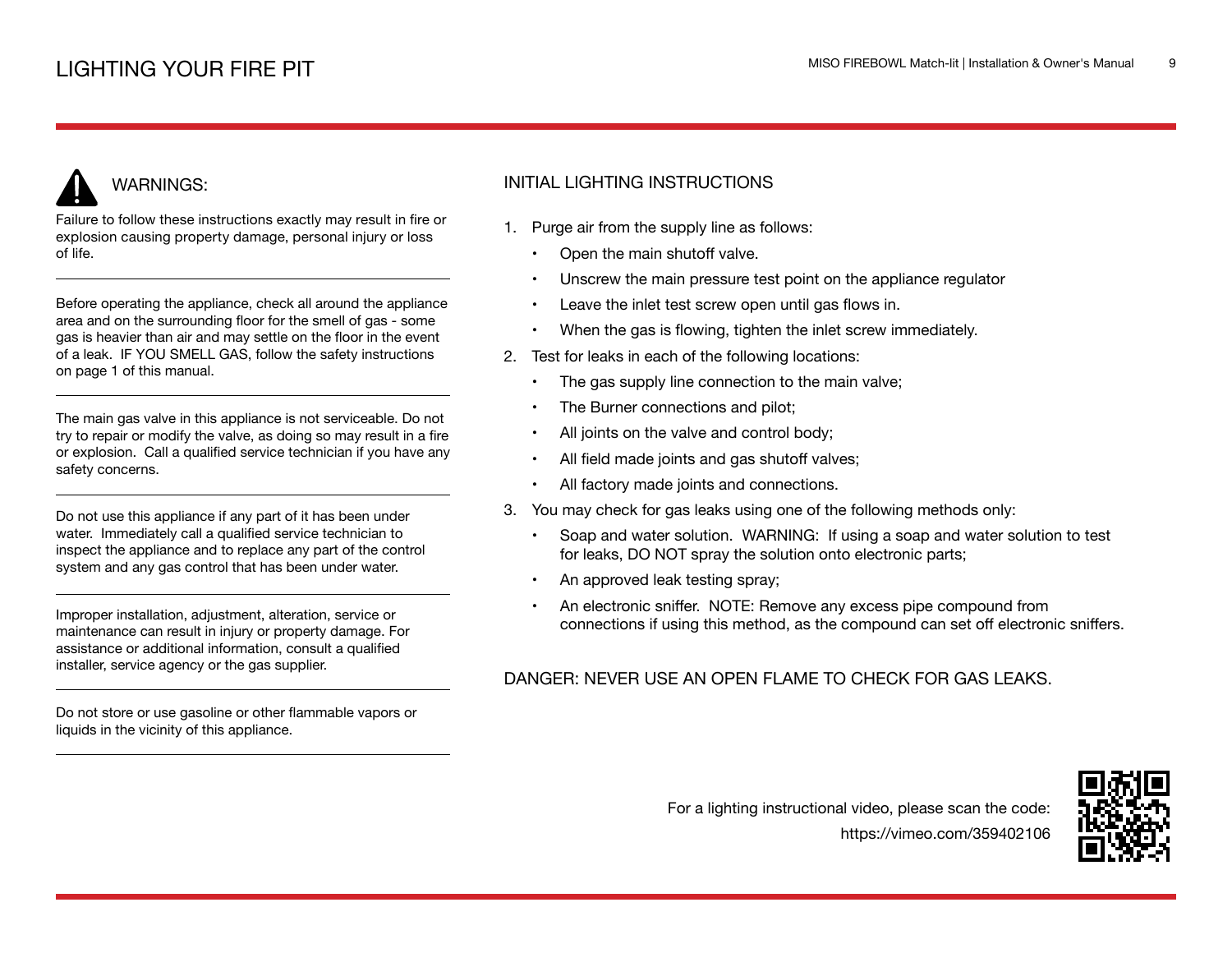## STOP!

Review the safety information on pages 1, 2 and 9 of this manual.

Use only your hand to push in or turn the gas control key. Never use tools. If the key will not push in or turn by hand, don't try to repair it, call a qualified service technician. Force or attempted repair may result in a fire or explosion.

Please ensure that you are familiar with the safe operation of the fire pit controls before replacing the instructional control knob with the Paloform key.

The control key/knob is meant to fit tight and be left in place. Remove only for winterization.



VALVE POSITIONS

The gas valve has three positions: PILOT, ON and OFF.

- To light your fire pit, you first light the pilot flame, then turn on the gas to main burner.
	- 1. Insert the control key (or control knob). Make sure the "half-moon"-shaped hole in the end of the key and the valve stem are aligned.
- 2. The key should turn freely 90°. Turn the key to the PILOT position (clockwise until it stops)
- 3. Push the control key in until it stops, and hold in this position.
- 4. Apply a flame to the lighting port with a barbecue lighter. The pilot flame will ignite.
- 5. Continue to hold the key down for up to thirty seconds after lighting the pilot.
- 6. When the control key is released, the pilot flame should continue to burn (if the pilot goes out, repeat the above steps).
- 7. Rotate the gas control key from PILOT to ON position (full counterclockwise position) to supply full flow to main burner.

Failure to turn the control key to the full ON position will reduce the flow and could result in poor ignition of main burner.

- 8. To extinguish main burner, rotate the gas control key clockwise to the PILOT position.
- 9. To extinguish pilot, push the control key in slightly and turn to the OFF position (fully clockwise).

ON

NOTE: We do not recommend leaving the fire pit unattended with the pilot lit. Please turn to the OFF position.



PILOT

Push key in PILOT position to start the flow of gas to the pilot. Light the pilot while holding the key in

Turn the key 90° counter-clockwise to turn on the main burner. To turn the main burner off, turn clockwise 90° back to the PILOT position



To turn the pilot off, push slightly and turn clockwise 90° to the OFF position.

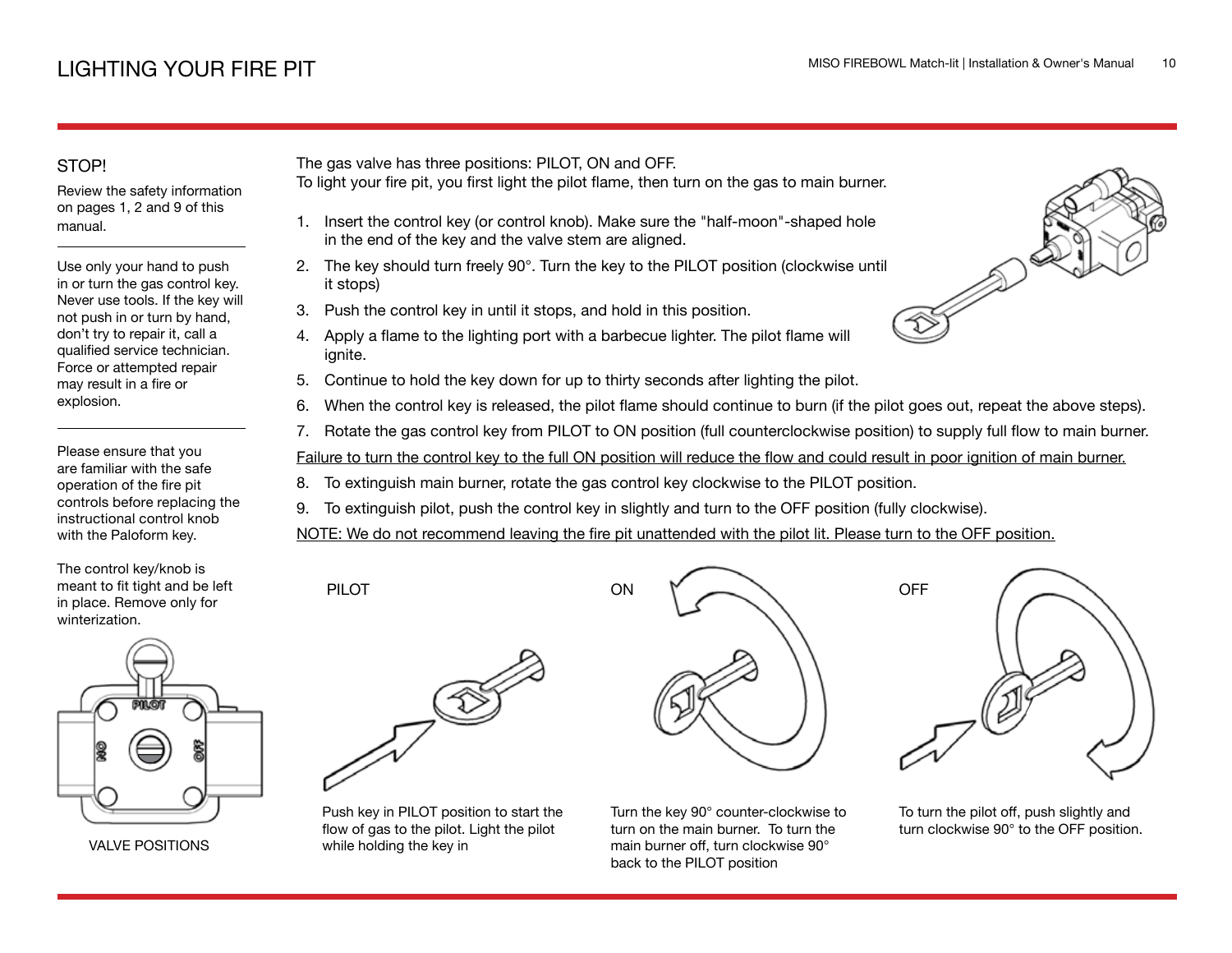#### KEEP YOUR FIRE PIT COVERED

Covering your fire pit with its all-weather cover when not in use will prolong the life of all its components.

WARNING: Turn off gas before servicing fire pit.

We recommend that a qualified service technician perform the following check-ups at the beginning of each fire pit season.

If any irregularities are apparent with operation. Please refer to Troubleshooting guide, page 12.

#### BURNER ELEMENT AND PILOT

Inspect the burner at regular intervals at least twice a year. Keep the burner and pilot area clean by vacuuming or brushing. Make sure the burner porting and burner air openings are free of obstructions at all times. Remove pilot cover to inspect pilot.

Remove topping from top of burner ring and Inspect area around the burner. Remove any lint or foreign material with a brush or vacuum cleaner.

#### PILOT FLAME

The flames from the pilot should be visually checked as soon as the unit is installed, and periodically during normal operation. The pilot flame must always be present when the fire pit is in operation. The pilot flame has two distinct flames: one engulfing the thermocouple and the other reaching to the main burner.



PILOT ASSEMBLY

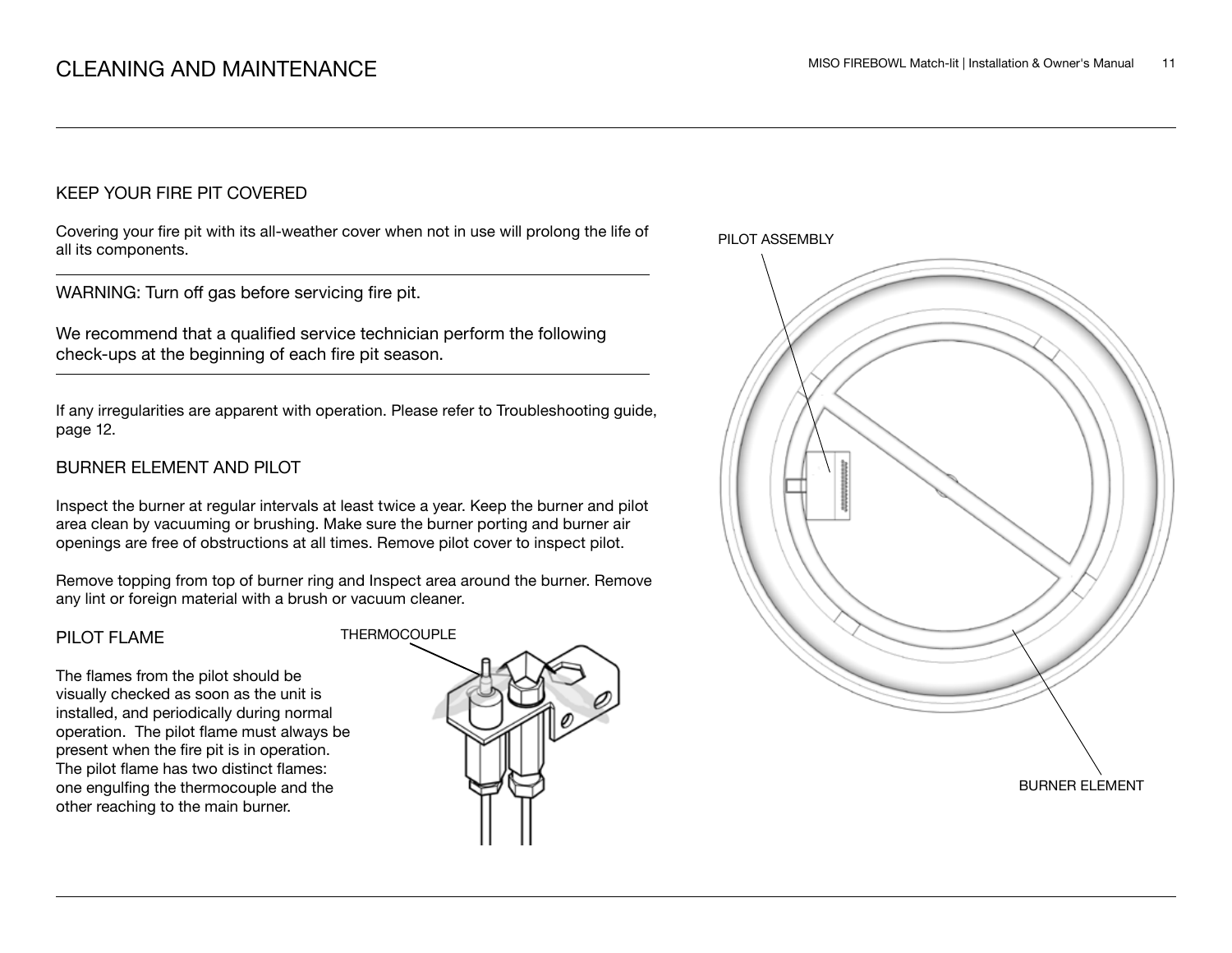#### WARNING:

Turn off appliance and let cool before servicing. Only a qualified service person should service and repair this appliance.

IMPORTANT: Operating unit where impurities in air exist may create odors. Cleaning supplies, paint, paint remover, cigarette smoke, cements and glues, new carpet or textiles, etc., create fumes. These fumes may mix with combustion air and create odors. These odors will disappear over time.



Shut off gas supply. Do not try to light any appliance. Do not touch any electrical switch; do

not use any phone in the vicinity of the appliance.

Immediately call your gas supplier from a safe distance. Follow your gas supplier's instructions.

| <b>OBSERVED PROBLEM</b>                                                                                                                                                              |                      | POSSIBLE CAUSE                                                                                                                                  |                      | <b>REMEDY</b>                                                                                                                                                                                                                           |
|--------------------------------------------------------------------------------------------------------------------------------------------------------------------------------------|----------------------|-------------------------------------------------------------------------------------------------------------------------------------------------|----------------------|-----------------------------------------------------------------------------------------------------------------------------------------------------------------------------------------------------------------------------------------|
| Unit is smoking / sooting excessively. (Note:<br>It is natural and unavoidable for appliance<br>sets to produce moderate levels of carbon<br>(soot) where flames contact the media.) |                      | Poor fuel quality<br>Excessive flame impingement or block-<br>age<br>Improper fuel/air mixture                                                  | 1.<br>2.<br>3.       | Contact local natural gas company<br>Separate the stones to allow more<br>flame passage<br>Remove any foreign items from the<br>flame pattern and/or check for proper<br>orifice sizing                                                 |
| Burner is excessively noisy<br>(Note: The movement and combustion of gas<br>will create low, unavoidable levels of noise.)                                                           |                      | Passage of air/gas across irregular<br>surfaces<br>Excessive gas pressure on natural gas<br>units                                               | 1.<br>2.             | Relieve any tight bends or kinks in<br>gas supply line<br>Check/reset gas regulator pressure                                                                                                                                            |
| Gas odor even when manual valve is in the<br>OFF position                                                                                                                            | 1.<br>2.             | Gas leak. See Warning statement below.<br>Main gas valve defective.                                                                             | 1.<br>2.             | Locate and correct all leaks (see<br>Checking Gas Connections, pg 8)<br>Replace gas valve                                                                                                                                               |
| Unit produces unwanted odors                                                                                                                                                         | 1.                   | Gas leak. See Warning statement below.                                                                                                          | 1.                   | Locate and correct all leaks (see<br>Checking Gas Connections, pg 8)                                                                                                                                                                    |
| Pilot cannot be lit                                                                                                                                                                  | 1.<br>2.<br>3.<br>4. | Gas supply turned off or manual shutoff<br>valve closed<br>Air in gas lines when installed<br>Pilot adjustment screw closed<br>Pilot is clogged | 1.<br>2.<br>3.<br>4. | Turn off gas supply or open manual<br>shutoff valve<br>Purge air from the supply line<br>Adjust pilot flame for approximately<br>1" blue flame<br>Clean pilot (see Cleaning and Main-<br>tenance, page 11) or replace pilot<br>assembly |
| Pilot does not stay lit after control is released                                                                                                                                    | 1.<br>2.             | Flame sensor/thermocouple is not hot<br>enough<br>Thermocouple is damaged                                                                       | 1.<br>2.             | Retry, holding control 0key for a<br>longer period of time (20 seconds or<br>more) before releasing<br>Replace thermocouple                                                                                                             |
| Burner does not light after pilot is lit                                                                                                                                             | 1.<br>2.<br>3.<br>4. | Burner orifice is clogged<br>Inlet gas pressure is too low<br>Burner orifice diameter is too small<br>Flame sensor lead loose or disconnected   | 1.<br>2.<br>3.<br>4. | Clean burner orifice<br>Contact local gas or propane supplier<br>Replace burner orifice<br>Reconnect or tighten lead                                                                                                                    |
| Delayed burner ignition                                                                                                                                                              | 1.                   | Pilot flame is obstructed                                                                                                                       | 1.                   | Clear media/debris from lighting port                                                                                                                                                                                                   |
| Burner flame is too low                                                                                                                                                              | 1.<br>2.<br>3.       | Incorrect gas supply or pressure<br>Blocked burner orifice or burner ports<br>Improper burner orifice size                                      | 1.<br>2.<br>3.       | Check for proper gas supply pressure<br>Free burner orifice and burner ports of<br>any burrs, paint, or other blockage<br>Verify proper burner orifice sizing (see<br>page 4)                                                           |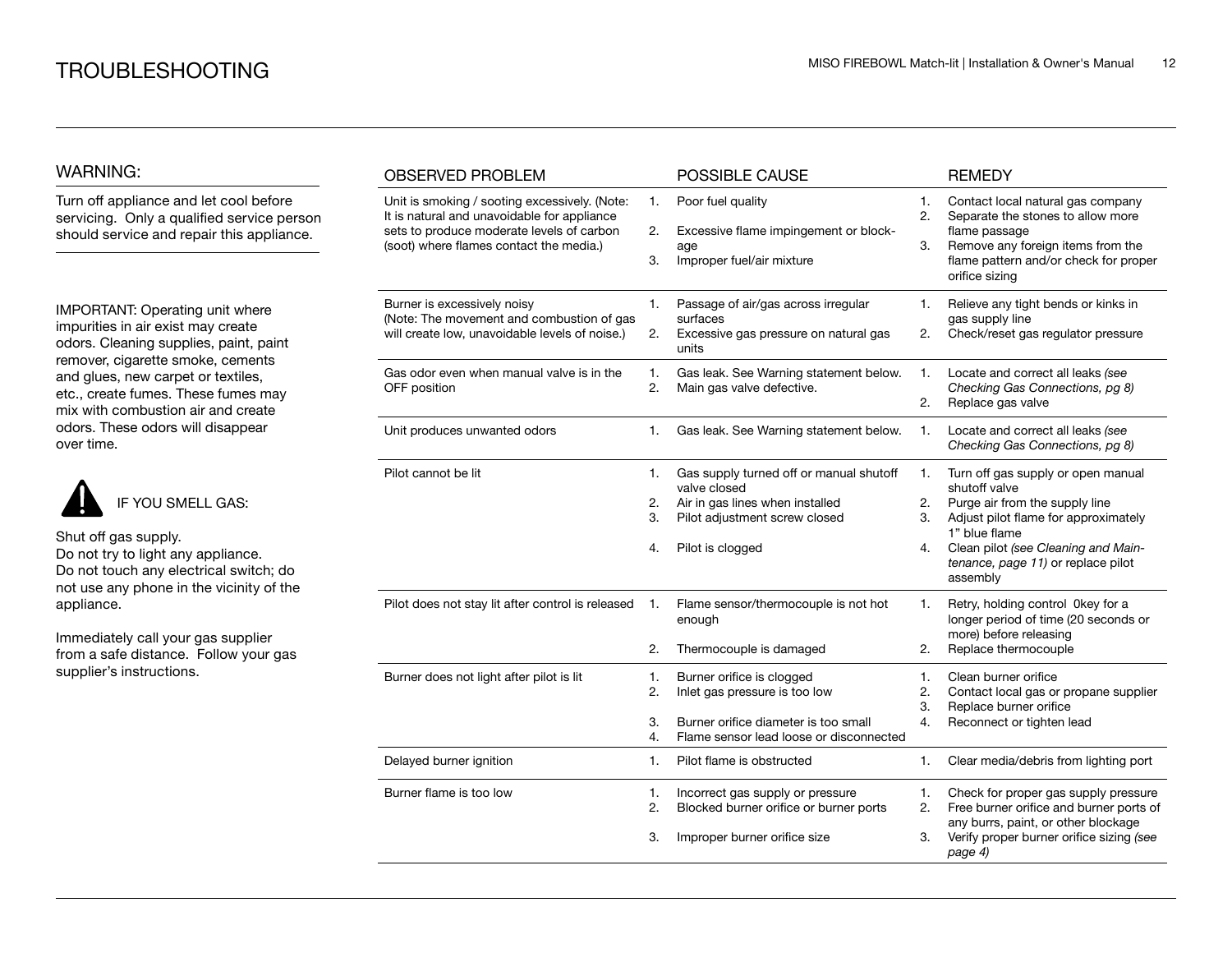|              |                                                 | <b>Natural Gas</b>   | Propane       |
|--------------|-------------------------------------------------|----------------------|---------------|
| $\mathbf{1}$ | <b>Pilot Cover</b>                              | CIR-EPC              | same          |
| 1a           | Pilot Shroud                                    | CIR-EPC              | same          |
| 2            | Pilot Assembly                                  | <b>PIL-M-388</b>     | same          |
| 3            | 18" Burner Ring                                 | CIR-18-BUR           | same          |
| 4            | Burner Pan                                      | CIR-18-PAN           | same          |
| 5            | 3/8" Flare Adapter                              |                      |               |
| 6            | Regulator                                       | M-REG-RV20-NG        | M-REG-RV20-LP |
| 7            | 3/8" Close Nipple                               |                      |               |
| 8            | 3/8" 135° Street Elbow                          |                      |               |
| 9            | Valve Bracket                                   | BEN32-BRA-WR109      | same          |
| 10           | Main Gas Valve                                  | M-VAL-WR-764-109     | same          |
| 11           | Control Key                                     | M-KEY-WR109          | same          |
| 12           | Venturi                                         | CIR-VEN-1            | same          |
| 13           | Orifice                                         | FIT-ORI-18           | FIT-ORI-37    |
| 14           | 3/8" Street Elbow                               |                      |               |
| 15           | <b>Flex Connector</b>                           | CON-SS-5MM-12        | same          |
| 16           | Burner Support                                  | MIS36-CHA            | same          |
| 17           | Burner Media (not shown)                        | <b>Crushed Glass</b> | Lava Pebbles  |
| 18           | Topping Media (not shown)                       | Various              | Various       |
| 19           | Fabric Cover (not shown)                        | COV-MIS36-LC         | same          |
| 20           | Concrete Vessel (not shown) MIS36-(colour code) |                      | same          |